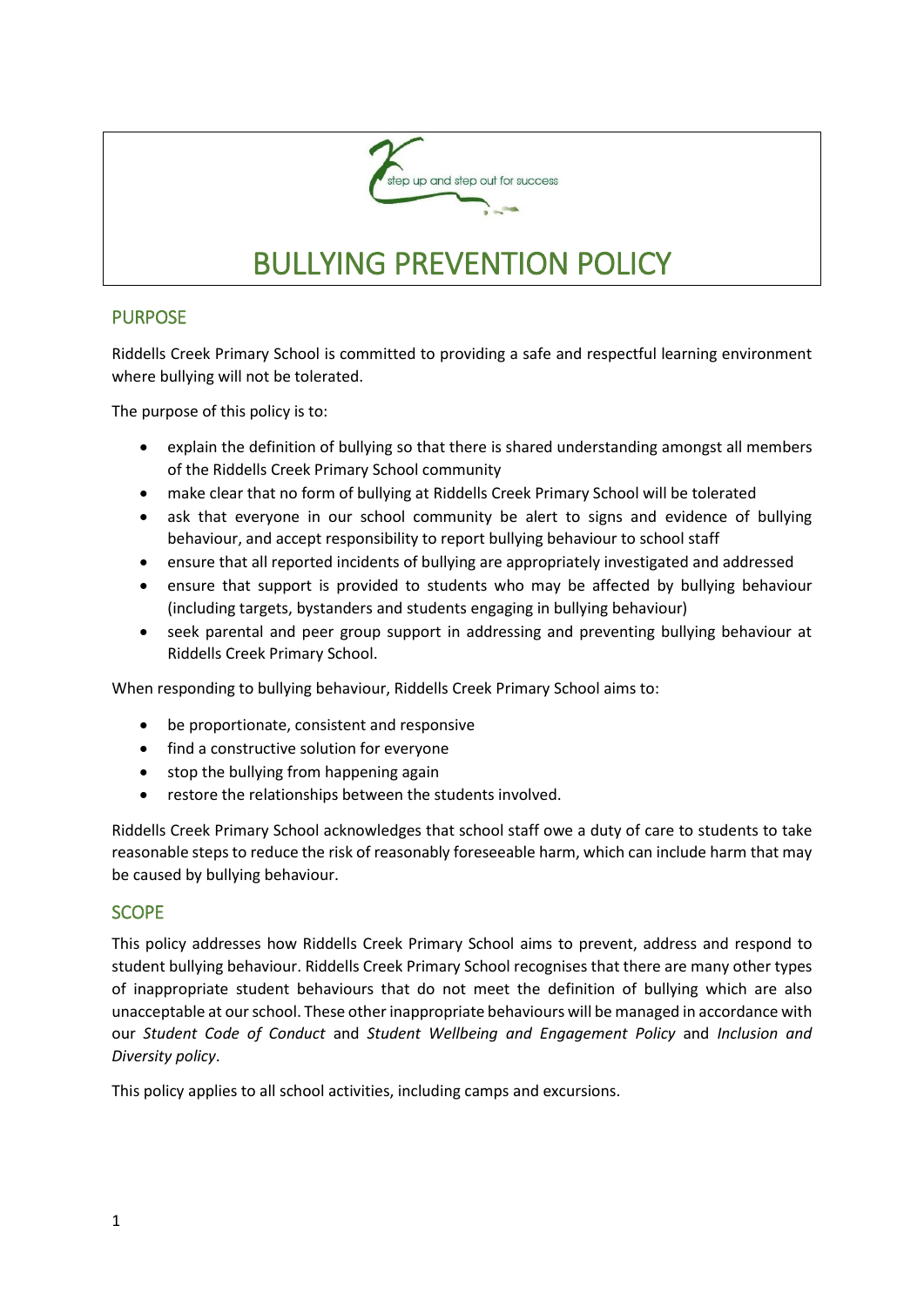# **POLICY**

# Definitions

## **Bullying**

In 2018 the Education Council of the Council of Australian Governments endorsed the following definition of bullying for use by all Australian schools:

*Bullying is an ongoing and deliberate misuse of power in relationships through repeated verbal, physical and/or social behaviour that intends to cause physical, social and/or psychological harm. It can involve an individual or a group misusing their power, or perceived power, over one or more persons who feel unable to stop it from happening.*

*Bullying can happen in person or online, via various digital platforms and devices and it can be obvious (overt) or hidden (covert). Bullying behaviour is repeated, or has the potential to be repeated, over time (for example, through sharing of digital records)*

*Bullying of any form or for any reason can have immediate, medium and long-term effects on those involved, including bystanders. Single incidents and conflict or fights between equals, whether in person or online, are not defined as bullying.*

Bullying has three main features:

- It involves a misuse of power in a relationship
- It is ongoing and repeated, and
- It involves behaviours that can cause harm.

Bullying can be:

- 1. *direct* physical bullying e.g. hitting, tripping, and pushing or damaging property.
- 2. *direct* verbal bullying e.g. name calling, insults, homophobic or racist remarks, verbal abuse.
- 3. *indirect* bullying e.g. spreading rumours, playing nasty jokes to embarrass and humiliate, mimicking, encouraging others to socially exclude a person and/or damaging a person's social reputation or social acceptance.

*Cyberbullying* is direct or indirect bullying behaviours using digital technology. For example via a mobile device, computers, chat rooms, email, social media, etc. It can be verbal, written and include images, video and/or audio.

#### **Other distressing and inappropriate behaviours**

Many distressing and inappropriate behaviours may not constitute bullying even though they are unpleasant. Students who are involved in or who witness any distressing and inappropriate behaviours should report their concerns to school staff and our school will follow the Student Wellbeing and Engagement Policy and Child Safe Policy.

*Mutual conflict* involves an argument or disagreement between people with no imbalance of power. In incidents of mutual conflict, generally, both parties are upset and usually both want a resolution to the issue. Unresolved mutual conflict can develop into bullying if one of the parties targets the other repeatedly in retaliation.

*Social rejection or dislike* is not bullying unless it involves deliberate and repeated attempts to cause distress, exclude or create dislike by others.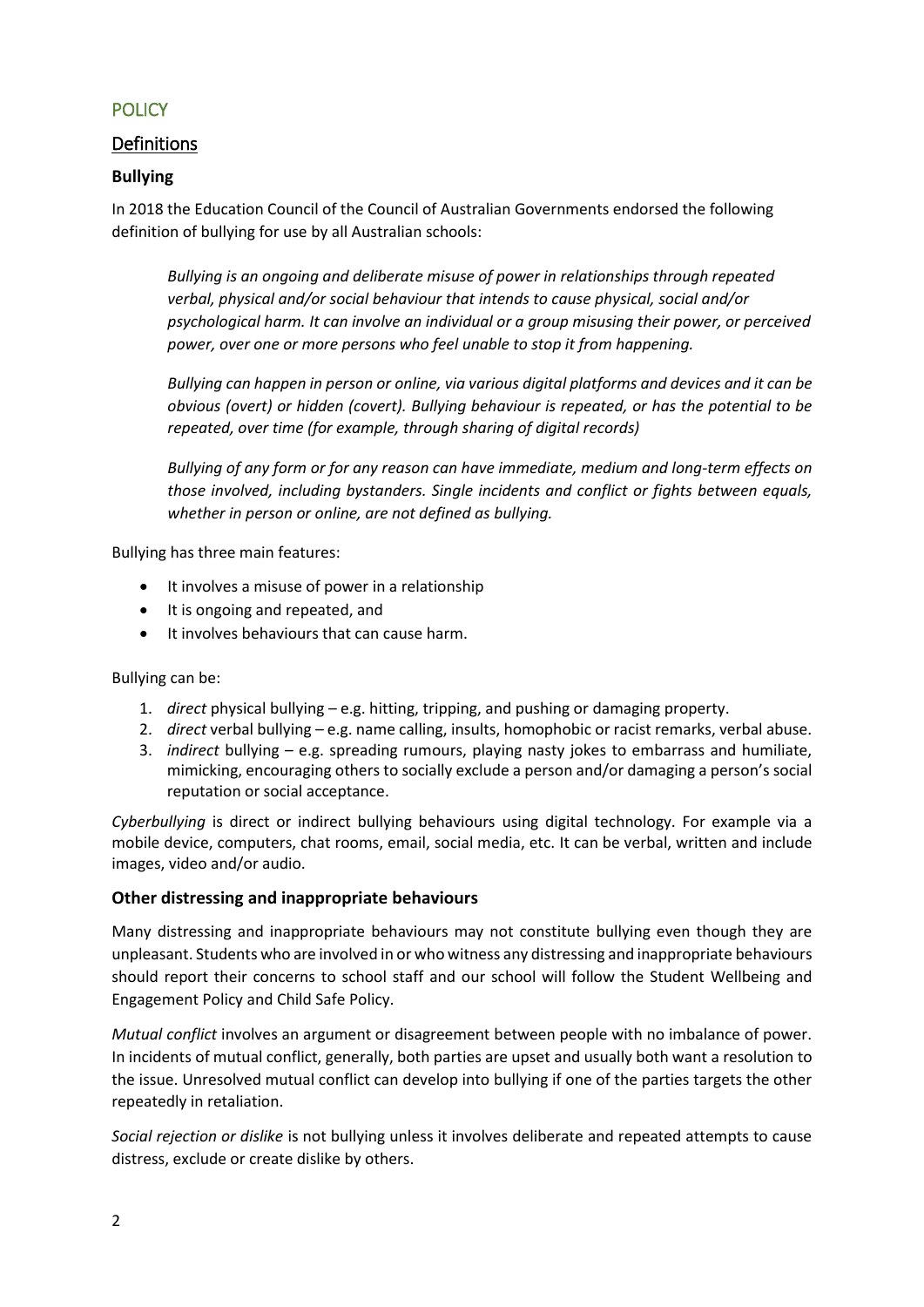*Single-episode acts* of nastiness or physical aggression are not the same as bullying. However, single episodes of nastiness or physical aggression are not acceptable behaviours at our school and may have serious consequences for students engaging in this behaviour. Riddells Creek Primary School will use its Student Wellbeing and Engagement Policy to guide a response to single episodes of nastiness or physical aggression.

*Harassment* is language or actions that are demeaning, offensive or intimidating to a person. It can take many forms, including sexual harassment and disability harassment. Further information about these two forms of harassment, including definitions, is set out in our Inclusion and Diversity Policy Harassment of any kind will not be tolerated at Riddells Creek Primary School and may have serious consequences for students engaging in this behaviour. Riddells Creek Primary School will use its Student Wellbeing and Engagement Policy to guide a response to students demonstrating harassing behaviour, unless the behaviour also constitutes bullying, in which case the behaviour will be managed in accordance with this Bullying Prevention Policy.

# BULLYING PREVENTION

Riddells Creek Primary School has a number of programs and strategies in place to build a positive and inclusive school culture. We strive to foster a school culture that prevents bullying behaviour by modelling and encouraging behaviour that demonstrates acceptance, kindness and respect.

Bullying prevention at Riddells Creek Primary School is proactive and is supported by research that indicates that a whole school, multifaceted approach is the most effect way to prevent and address bullying. At our school:

- We have a positive school environment that provides safety, security and support for students and promotes positive relationships and wellbeing.
- We strive to build strong partnerships between the school, families and the broader community that means all members work together to ensure the safety of students.
- Teachers are encouraged to incorporate classroom management strategies that discourage bullying and promote positive behaviour.
- A range of year level incursions and programs are planned for each year to raise awareness about bullying and its impacts.
- In the classroom, our social and emotional learning curriculum teaches students what constitutes bullying and how to respond to bullying behaviour assertively. This promotes resilience, assertiveness, conflict resolution and problem solving.
- The Peer Mediation program encourage positive relationships between students in different year levels. We seek to empower students to be confident communicators and to resolve conflict in a non-aggressive and constructive way.
- Students are encouraged to look out for each other and to talk to teachers and older peers about any bullying they have experienced or witnessed.

For further information about our engagement and wellbeing initiatives, please see our *Student Wellbeing and Engagement* policy.

## INCIDENT RESPONSE

#### Reporting concerns to Riddells Creek Primary School

Bullying complaints will be taken seriously and responded to sensitively at our school.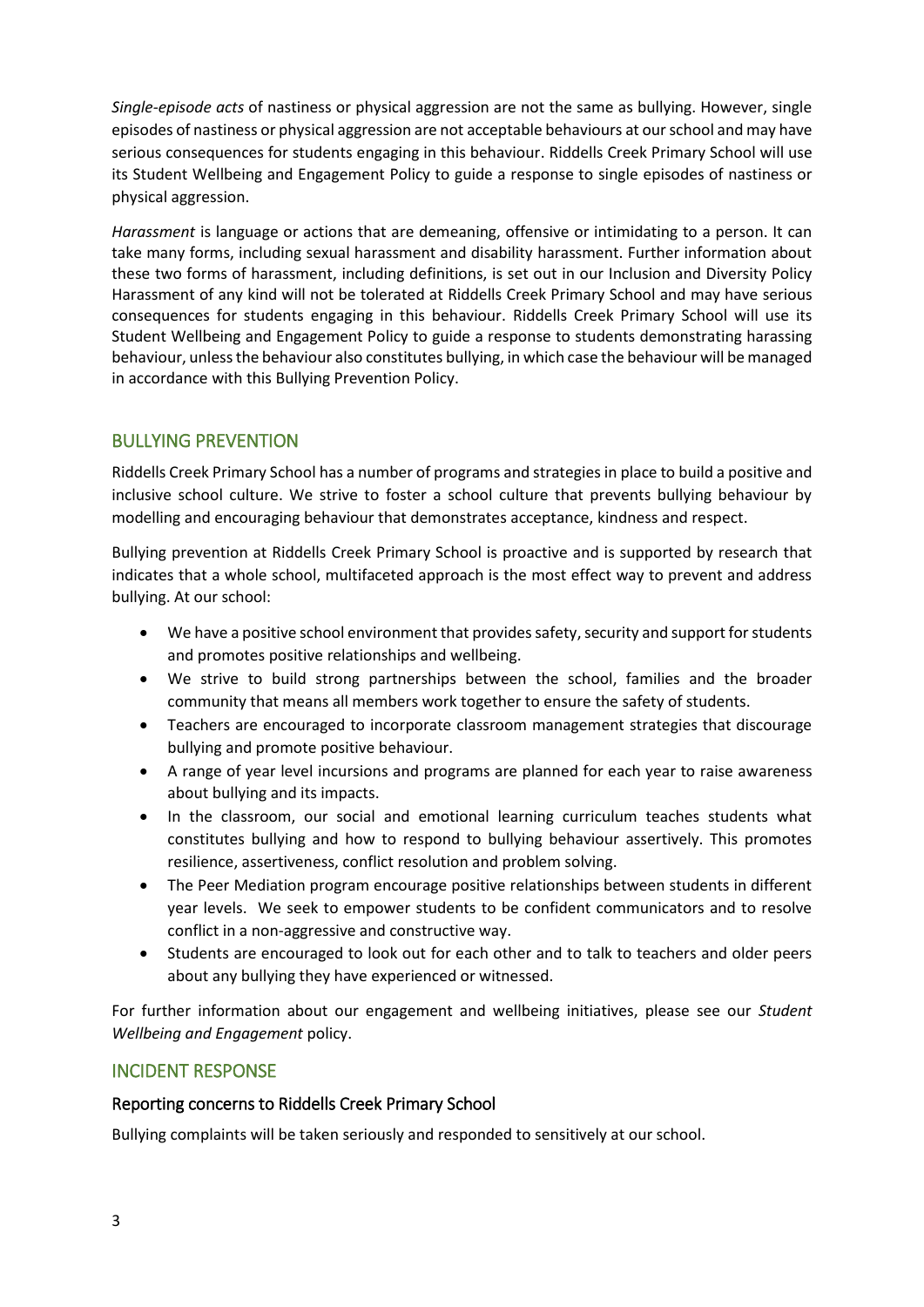Students who may be experiencing bullying behaviour, or students who have witnessed bullying behaviour, are encouraged to report their concerns to school staff as soon as possible.

Our ability to effectively reduce and eliminate bullying behaviour is greatly affected by students and/or parents and carers reporting concerning behaviour as soon as possible, so that the responses implemented by Riddells Creek Primary School are timely and appropriate in the circumstances.

We encourage students to speak to the class teacher. However, students are welcome to discuss their concerns with any trusted member of staff including teachers, team leaders or Principal-class staff.

Parents or carers who develop concerns that their child is involved in, or has witnessed bullying behaviour at Riddells Creek Primary School should contact the Assistant Principal on 548 7277.

#### Investigations

When notified of alleged bullying behaviour, school staff are required to:

- 1. record the details of the allegations in Compass; and
- 2. inform classroom teacher and the Assistant Principal

The teacher or Assistant Principal is responsible for investigating allegations of bullying in a timely and sensitive manner. To appropriately investigate an allegation of bullying, the staff member may:

- speak to the those involved in the allegations, including the target/s, the students allegedly engaging in bullying behaviour/s and any witnesses to the incidents
- speak to the parents of the students involved
- speak to the teachers of the students involved
- take detailed notes of all discussions for future reference
- obtain written statements from all or any of the above.

All communications with the teacher or Assistant Principal in the course of investigating an allegation of bullying will be managed sensitively. Investigations will be completed as quickly as possible to allow for the behaviours to be addressed in a timely manner.

The objective of completing a thorough investigation into the circumstances of alleged bullying behaviour is to determine the nature of the conduct and the students involved. A thorough understanding of the alleged bullying will inform staff about how to most effectively implement an appropriate response to that behaviour.

Serious bullying, including serious cyberbullying, is a criminal offence and may be referred to Victoria Police. For more information, see: [Brodie's Law.](http://www.education.vic.gov.au/about/programs/bullystoppers/Pages/advicesheetbrodieslaw.aspx)

#### Responses to bullying behaviours

When the teacher or Assistant Principal has sufficient information to understand the circumstances of the alleged bullying and the students involved, a number of strategies may be implemented to address the behaviour and support affected students in consultation with the teachers, SSS, Assistant Principal and Principal.

There are a number of factors that will be considered when determining the most appropriate response to the behaviour. When making a decision about how to respond to bullying behaviour, Riddells Creek Primary School will consider:

- the age and maturity of the students involved
- the severity and frequency of the bullying, and the impact it has had on the target student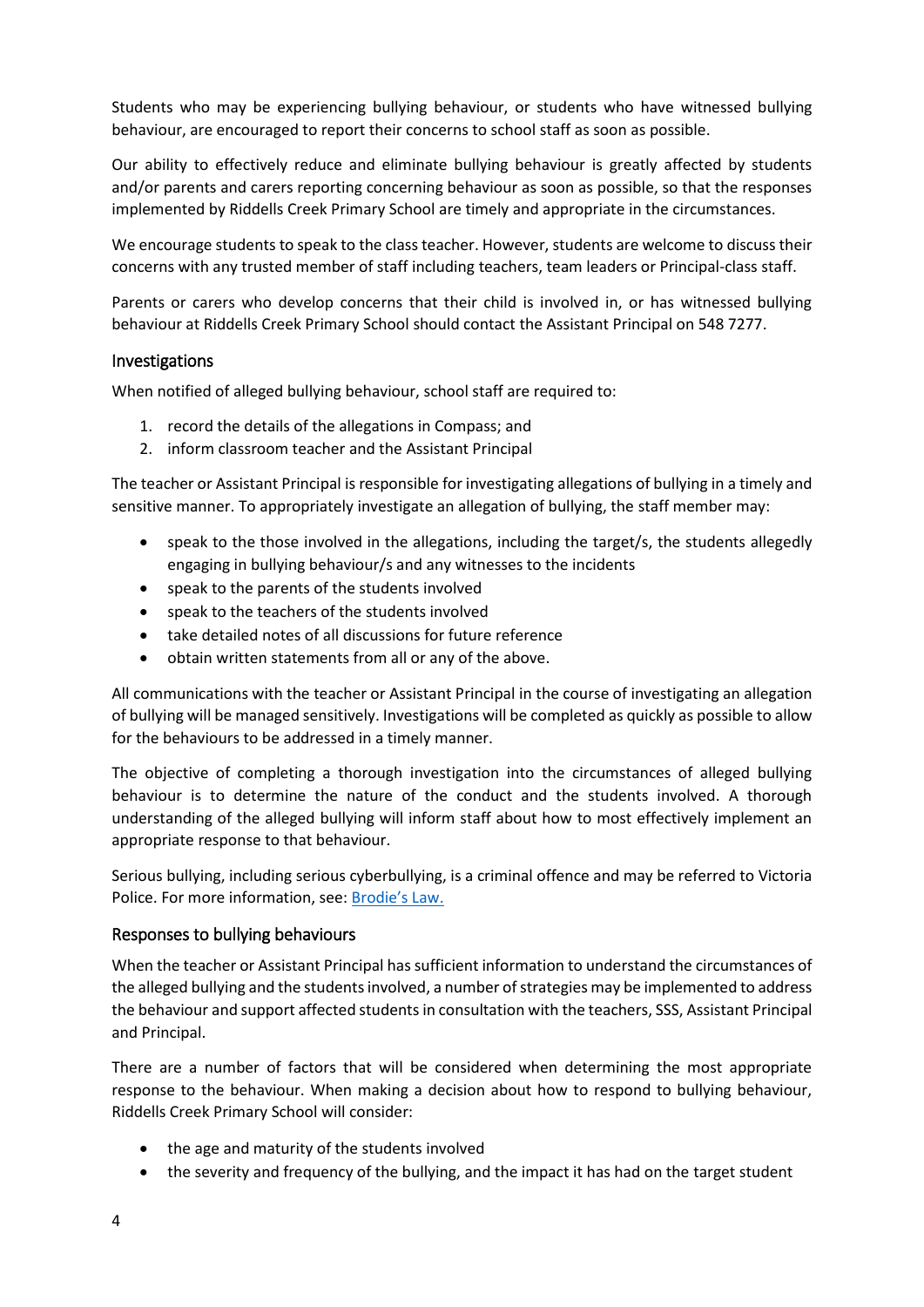- whether the student/s engaging in bullying behaviour have displayed similar behaviour before
- whether the bullying took place in a group or one-to-one context
- whether the students engaging in bullying behaviour demonstrates insight or remorse for their behaviour
- the alleged motive of the behaviour, including any element of provocation.

Staff may implement all, or some of the following responses to bullying behaviours:

- Offer counselling support to the target student or students, including referral to an external provider
- Offer counselling support to the students engaging in bullying behaviour, including referral to SSS or an external provider.
- Offer counselling support to affected students, including witnesses and/or friends of the target student, including referral to SSS or an external provider.
- Facilitate a restorative practice meeting with all or some of the students involved. The objective of restorative practice is to repair relationships that have been damaged by bringing about a sense of remorse and restorative action on the part of the person who has bullied someone and forgiveness by the person who has been bullied.
- Facilitate a mediation between some or all of the students involved to help to encourage students to take responsibility for their behaviour and explore underlying reasons for conflict or grievance. Mediation is only suitable if all students are involved voluntarily and demonstrate a willingness to engage in the mediation process.
- Facilitate a process using the Support Group Method, involving the target student(s), the students engaging in bullying behaviour and a group of students who are likely to be supportive of the target(s).
- Implement a Method of Shared Concern process with all students involved in the bullying.
- Facilitate a Student Support Group meeting and/or Behaviour Support Plan for affected students.
- Prepare a Safety Plan or Individual Management Plan restricting contact between target and students engaging in bullying behaviour.
- Provide discussion and/or mentoring for different social and emotional learning competencies of the students involved, including connect affected students with an older Student Mentor, resilience programs, participation in targeted developmental play sessions.
- Monitor the behaviour of the students involved for an appropriate time and take follow up action if necessary.
- Implement disciplinary consequences for the students engaging in bullying behaviour, which may include removal of privileges, detention, suspension and/or expulsion consistent with our Student Wellbeing and Engagement policy, the Ministerial Order on Suspensions and Expulsions and any other relevant Department policy.

Riddells Creek Primary School understands the importance of monitoring and following up on the progress of students who have been involved in or affected by bullying behaviour. Where appropriate, school staff will also endeavour to provide parents and carers with updates on the management of bullying incidents.

The Assistant Principal is responsible for maintaining up to date records of the investigation of and responses to bullying behaviour.